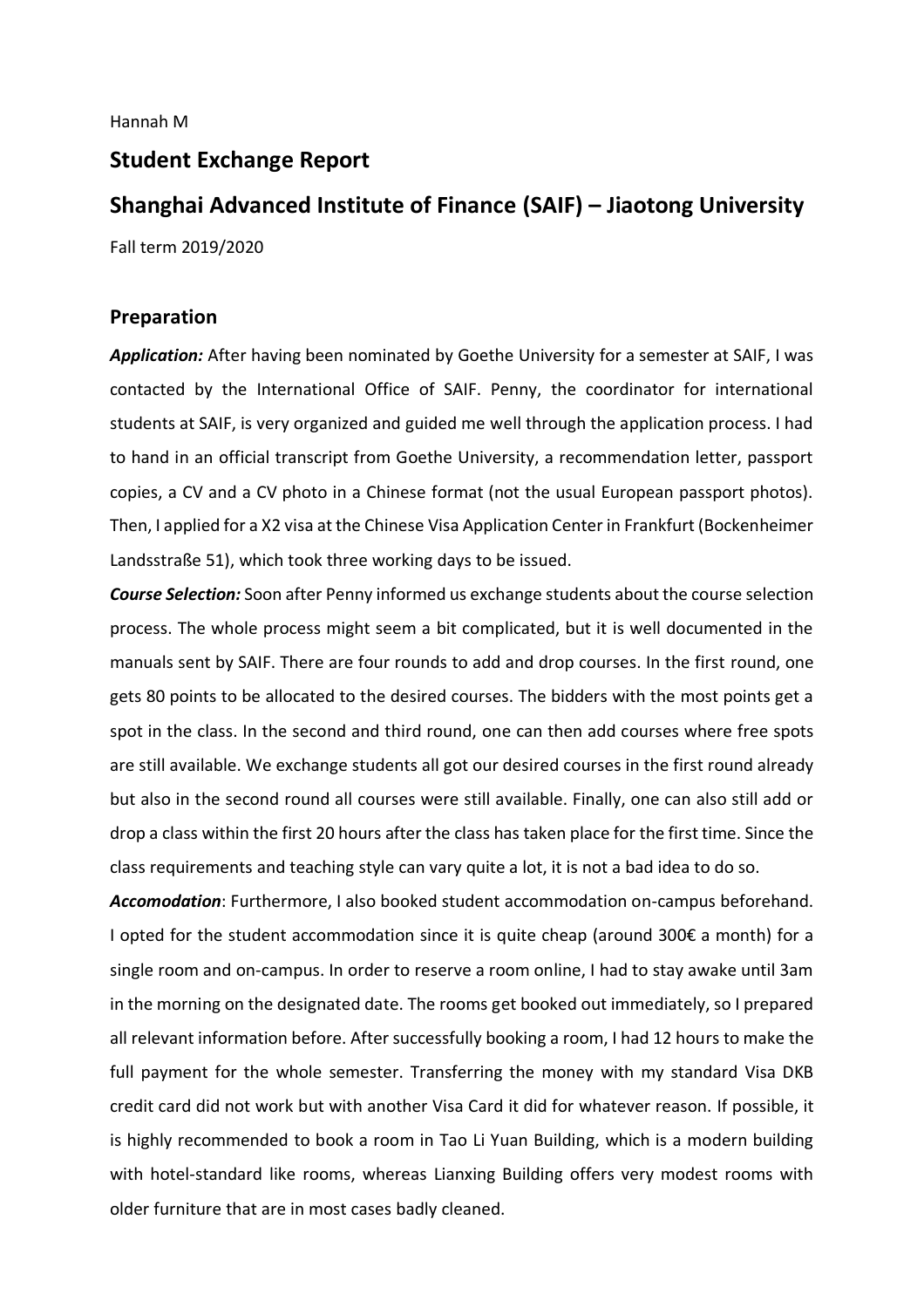Apps: I would recommend to already install a few apps before flying to China. In order to access Google, Youtube, Facebook, Whatsapp etc., a VPN is necessary. I used the Cisco AnyConnect VPN offered by Goethe University, which every Goethe student can download for free. If you are not fluent in Chinese and are thus not able to navigate with BaiduMaps (the equivalent of Google Maps), I recommend installing maps.me and downloading the map for Shanghai. Further recommenced apps are Alipay, Didi, Taobao, BaiduTranslate, Mobike and of course WeChat, which will be used for literally everything.

#### **At University**

*The classes:* Exchange students can choose courses from the Electives offered to Second Year Master of Finance and MBA students. Compared to Goethe University, the classes are a lot less quantitative, more applied and involve usually several assignments / presentations / tests. Furthermore, the classes are only scheduled in the evening and on weekends and they are always intensive courses. As such they do not take place during the whole semester but instead only for a few weekends or three weeks long twice in the evening. Officially the semester ended on 12 January, but I was able to take all the early classes in order to finish already in the beginning of December. At SAIF, I took five classes, which equaled 30 ETCS at Goethe University.

*Managerial Accounting:* If you want to brush up your accounting skills, this class offers a rather basic repetition of standard accounting concepts. Since I did not attend any accounting class during my bachelor's, I really learned new things but some of my classmates found the class rather boring. Grading seemed a bit arbitrary and it was quite hard to get an A, and A+ was not given.

*Financial Risk Management:* This class was by far the most demanding of my classes at SAIF. The professor introduced different financial risks (financial risk, liquidity risk, market risk) and operational risks. The final grade consisted of a group assignment and an individual paper (10 pages). The assignment involved applying different risk management techniques to actual data in Excel, R/Matlab and Python. The professor allowed me to extend my paper to 20 pages and thus, I could get the course recognized as a finance seminar at Goethe University.